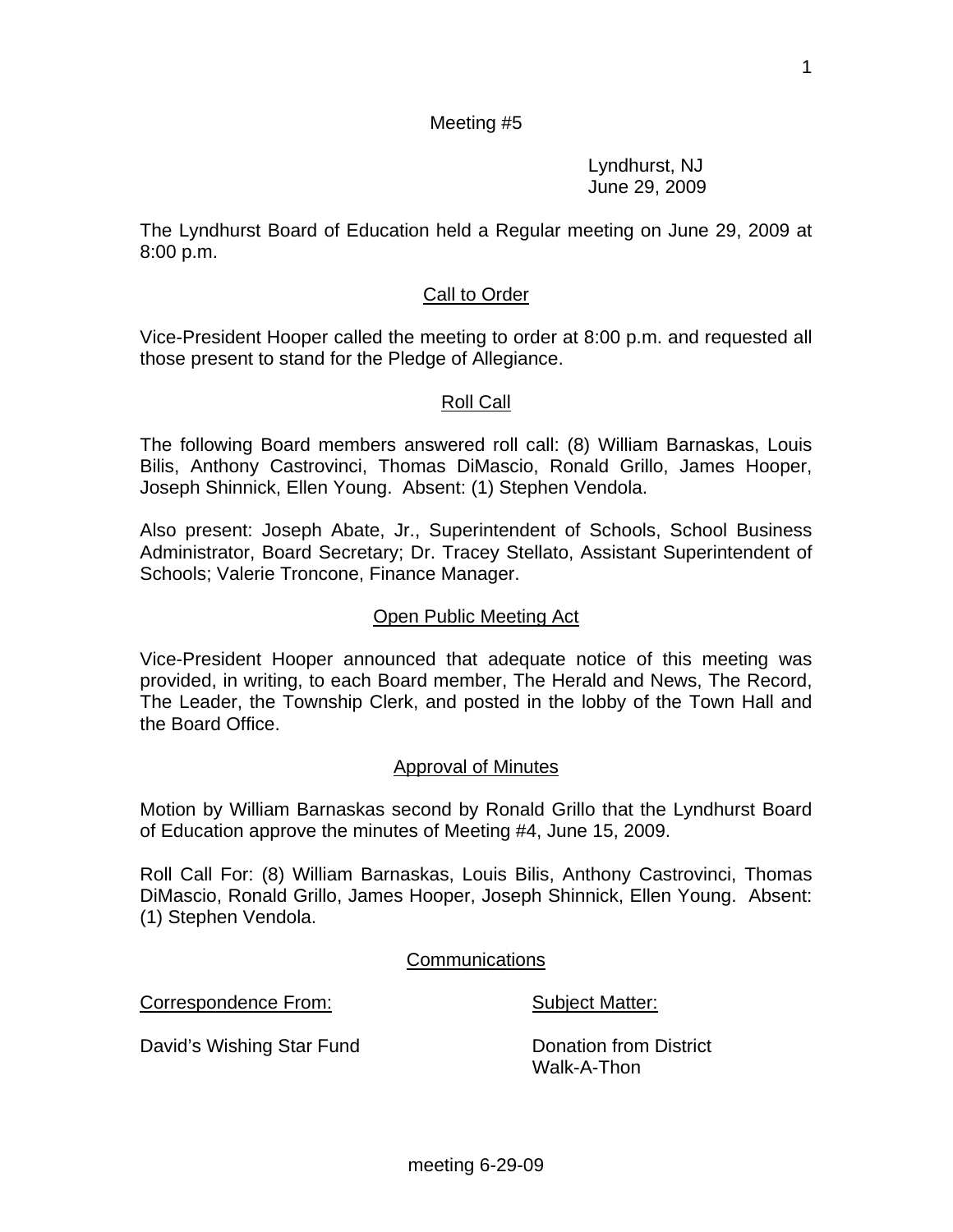# Finance & Negotiations Committee

Any Board member who takes exception to any of the following listed actions under the category of Finance & Negotiations may so indicate now and a separate motion for each of the excepted actions will be entertained.

Motion made by William Barnaskas second by Thomas DiMascio that the following Finance & Negotiations actions of the Board numbered 1 through 10 exception actions be adopted.

Roll Call For: (8) William Barnaskas, Louis Bilis, Anthony Castrovinci, Thomas DiMascio, Ronald Grillo, James Hooper, Joseph Shinnick, Ellen Young. Absent: (1) Stephen Vendola.

- 1. BE IT RESOLVED, by the Lyndhurst Board of Education that it has received and accepts the financial reports of the Secretary and Treasurer of School Monies for the month ended June 30, 2009 and certifies that the reports indicate that no major account or fund is overexpended in violation of NJAC 6A:23-2.11(a) and that sufficient funds are available to meet the district's financial obligations for the remainder of the school year. A copy of the certification shall be included in the minutes.
- 2. BE IT RESOLVED, that the payroll for the month ended June 30, 2009 be and the same is hereby approved and ordered paid:

Payroll \$1,801,622.10

3. BE IT RESOLVED, that the attached list of supplies received and services rendered to the Board of Education of the Township of Lyndhurst, County of Bergen, for the month ended June 30, 2009 be and the same are hereby approved and ordered paid:

| Current Expense (Fund 11)<br>Special Revenue (Fund 20) | \$87,781.59<br>\$35,955.39 |
|--------------------------------------------------------|----------------------------|
| Total                                                  | \$123,736.98               |
| <b>General Ledger</b>                                  | \$71,264.07                |

4. BE IT RESOLVED, that the ACCP/BCCP supplies received and services rendered to the Board of Education of the Township of Lyndhurst, County of Bergen, for the month of June 2009, be and the same are hereby approved and ordered paid:

| Payroll/Payroll Taxes   | \$24,895.48 |
|-------------------------|-------------|
| Supplies/Telephone/Misc | 384.86      |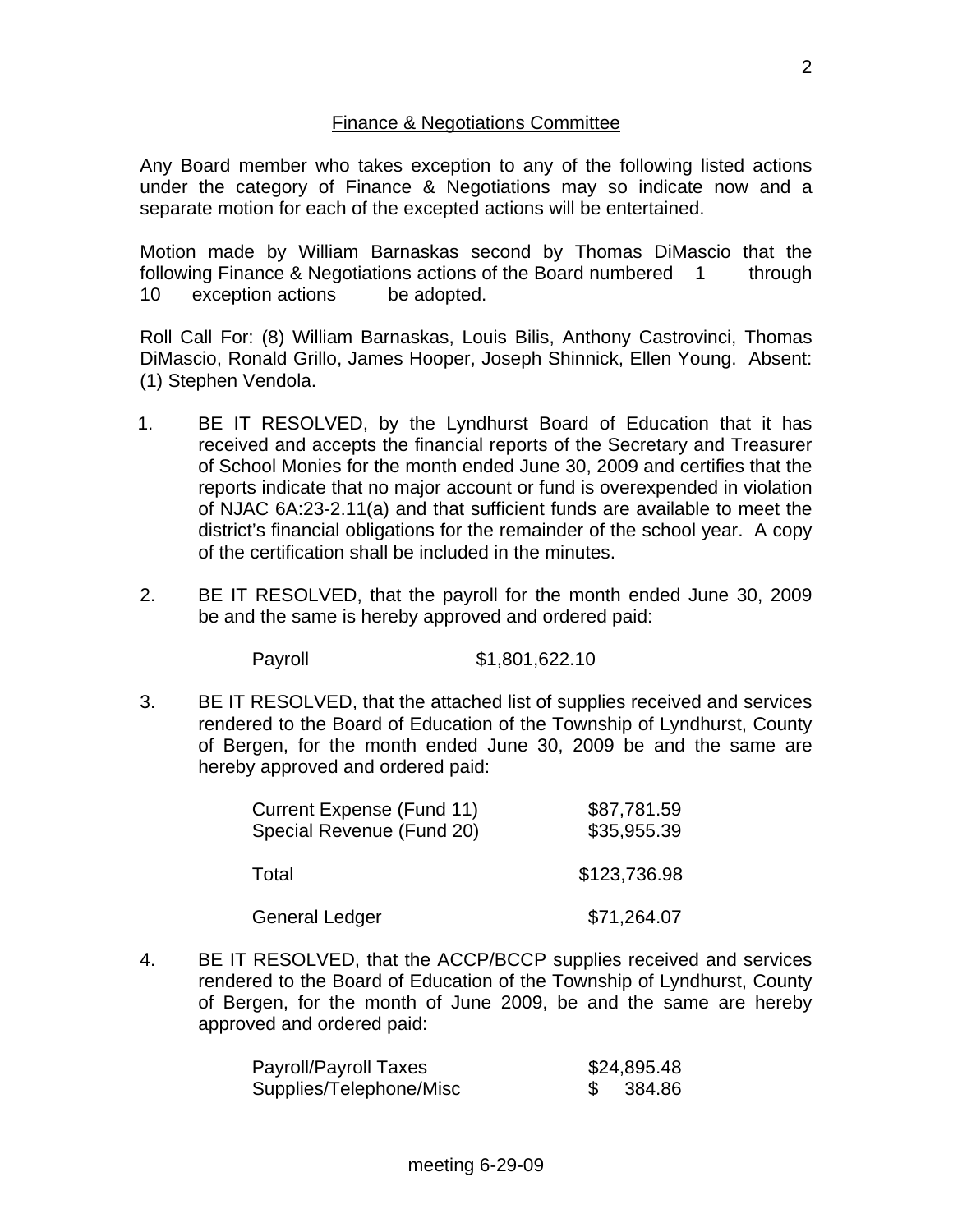| <b>Tuition Refunds</b> | \$375.00 |
|------------------------|----------|
|                        |          |

Total \$25,655.34

5. BE IT RESOLVED, that cafeteria services rendered to the Board of Education of the Township of Lyndhurst, County of Bergen, for the month of June 2009, be and the same are hereby approved and ordered paid:

| Payroll/Payroll Taxes | \$31,116.77 |
|-----------------------|-------------|
| <b>Services</b>       | \$34,016.71 |

- 6. BE IT RESOLVED, that the Lyndhurst Board of Education approve the attached transfers for the month of June 2009.
- 7. BE IT RESOLVED, that the Lyndhurst Board of Education renew Vision Service Plan contract at a rate of \$9.67 from August 1, 2009 to July 31, 2011 (24 month period).
- 8. BE IT RESOLVED, that the Lyndhurst Board of Education contract with Realtime Information Technology, Inc. for student system software and support for the 2009-2010 school year in the amount of \$25,860.00 plus an additional \$1,260.00.
- 9. BE IT RESOLVED, that the Lyndhurst Board of Education approve a bid from Best Uniform, Westville, NJ for custodial and maintenance uniforms (spreadsheet attached).
- 10. BE IT RESOLVED, that the Lyndhurst Board of Education approve the attached Skilled Trades Bids, plus others, effective May 8, 2009.

# Facilities & District Planning Committee

Any Board member who takes exception to any of the following listed actions under the category of Facilities & District Planning may so indicate now and a separate motion for each of the excepted actions will be entertained.

Motion made by Ronald Grillo second by Thomas DiMascio that the following Facilities & District Planning actions of the Board numbered 1 through 1 exception actions be adopted.

Roll Call For: (8) William Barnaskas, Louis Bilis, Anthony Castrovinci, Thomas DiMascio, Ronald Grillo, James Hooper, Joseph Shinnick, Ellen Young. Absent: (1) Stephen Vendola.

1. WHEREAS, the Lyndhurst Board of Education has acknowledged the need to develop a program for a drop-in-center, small group special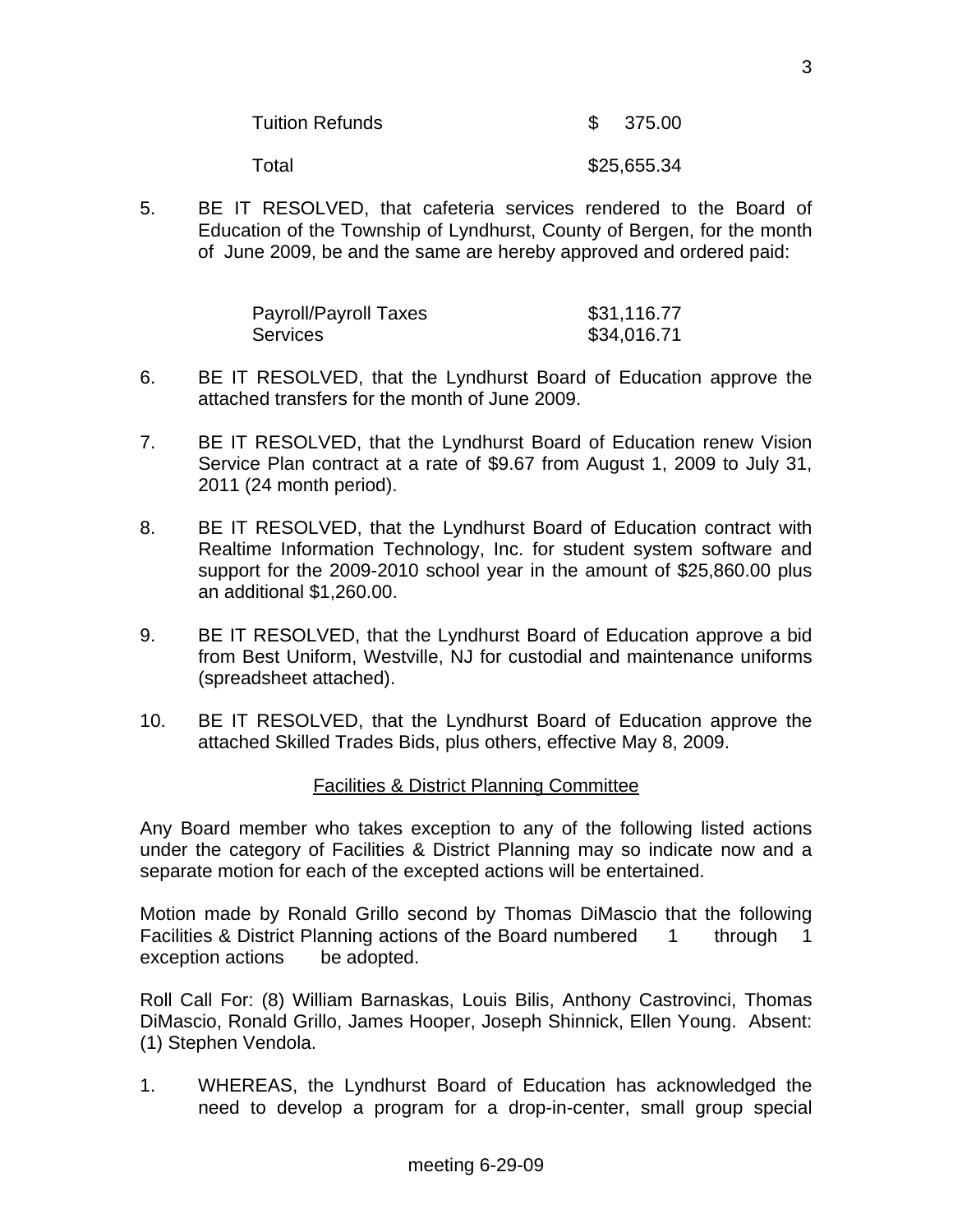education classrooms and broadcast classroom at Lyndhurst High School; and

 WHEREAS, as part of DMR Architects' effort, Educational Specifications must be developed and the district's Long Range Facility Plan must be amended and submitted to the Department of Education for approval.

NOW THEREFORE, BE IT HEREBY RESOLVED, THAT:

- 1. The Lyndhurst Board of Education recognizes that DMR Architects has entered into a direct contract agreement for Architectural/ Engineering Services with the Township of Lyndhurst for various alterations at Lyndhurst High School located in Lyndhurst, NJ.
- 2. The Lyndhurst Board of Education acknowledges that part of DMR Architects' scope of services involve the District's Education Specifications and Long Range Facility Plan must be submitted to the Department of Education.

 3. Subject to prior approval of the Board, the Board of Education authorizes the submission of Educational Specifications and the amendment of the Long Range Facility Plan to the State of New Jersey Department of Education by DMR Architects.

# Education & Curriculum Committee

Any Board member who takes exception to any of the following listed actions under the category of Education & Curriculum may so indicate now and a separate motion for each of the excepted actions will be entertained.

Motion made by Ellen Young second by William Barnaskas that the following Education & Curriculum actions of the Board numbered 1 through 1 exception actions be adopted.

Roll Call For: (8) William Barnaskas, Louis Bilis, Anthony Castrovinci, Thomas DiMascio, Ronald Grillo, James Hooper, Joseph Shinnick, Ellen Young. Absent: (1) Stephen Vendola.

1. BE IT RESOLVED, that the Lyndhurst Board of Education approve the following Lyndhurst High School new courses and course name changes.

# Course Changes

Previous Course Title **Revised Course Title** 

BCA Principles of Computers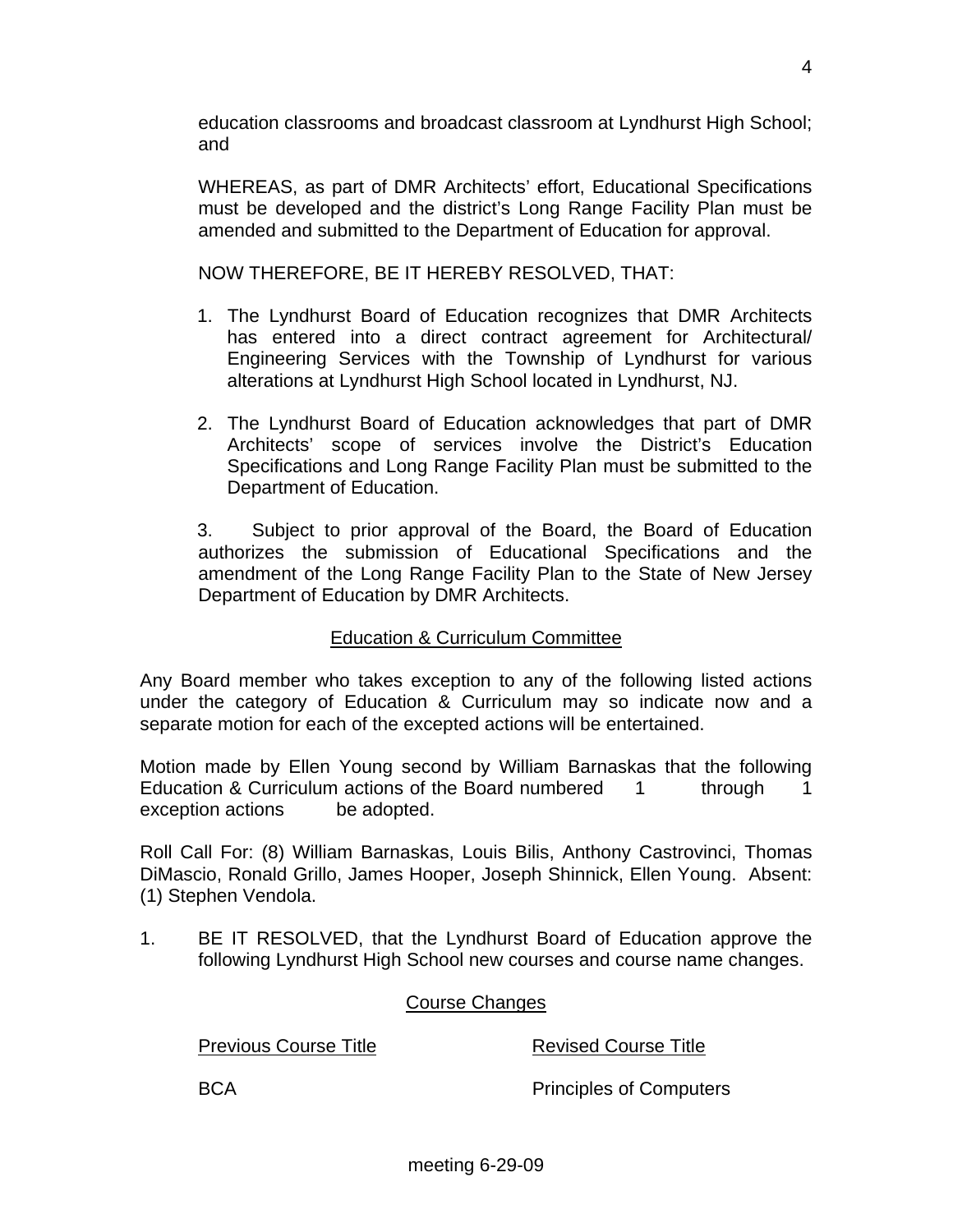Yearbook Marketing and Publishing Microsoft Word/Powerpoint Windows of Opportunity Newspaper & Journalism (combine) Journalism Total Body Workout Fitness for Life Science One **Intro to GeoPhysical Science** Science Two **Intro to Biology** Science Three **Intro to Chemistry** Essential of Chemistry & Physics Laboratory Experiences of

New Courses

 College Math TV Studio and Production Self-Contained Classes

#### Virtual High School Courses

Shakespeare Calculus Mythology Marketing Music Listening

 Chemistry & Physics Math 12 **Consumer Math** 

Folklore **Animal Behavior** Animal Behavior Philosophy **Desktop Publishing** Psychology **Advanced Web Design** Number Theory **Animation** and Effects

Core subject course names by department.

| Language Arts Department                                                       | <b>World Language Department</b>                                                 |
|--------------------------------------------------------------------------------|----------------------------------------------------------------------------------|
| <b>English I Honors</b><br>English I CP<br>English I<br>English 9              | Cult & Conv. I - Spanish<br>Cult & Conv. I - Italian<br>Cult & Conv. II - French |
| <b>Social Studies Department</b>                                               | <b>Science Department</b>                                                        |
| <b>World History Honors</b><br><b>World History CP</b><br><b>World History</b> | <b>Geo Physical Science</b><br>Intro to Geo Physical Science                     |
| <b>World History 9</b>                                                         | <b>Biology Lab Honors</b><br><b>CP Biology</b>                                   |
| <b>US History I Honors</b><br>US History I CP                                  | Intro to Biology                                                                 |

US History I Chemistry Study Honors

meeting 6-29-09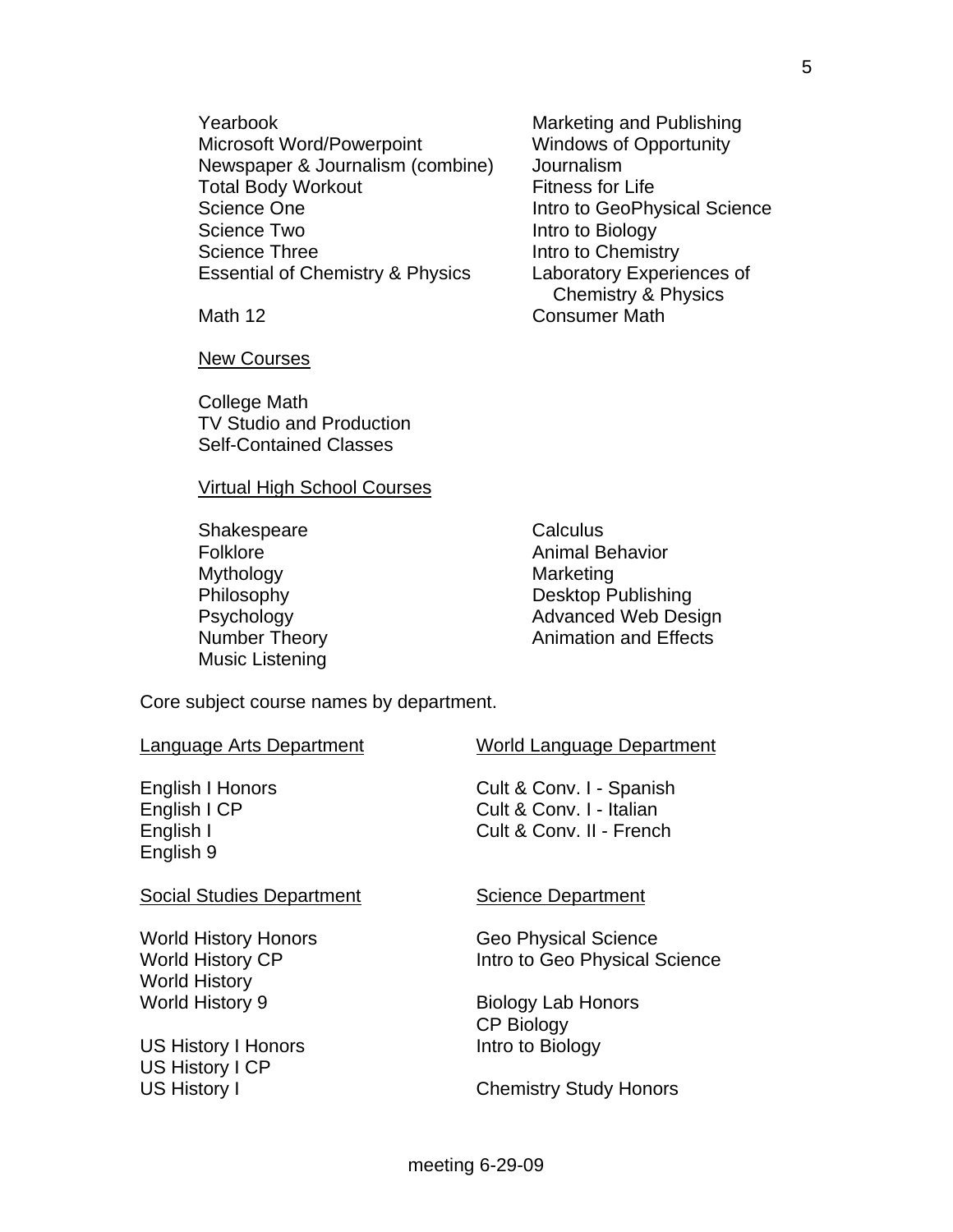US History II CP and Physics US History II American History II Physics AP

 Intro to Chemistry US History AP Laboratory Experience of Chemistry

**Physics** 

# Math Department

Algebra I Geometry CP Algebra 1B Geometry Algebra 1A/1B Math 10 Math 9

Algebra I CP Geometry Honors

Algebra II CP Pre-Calculus Algebra II Calculus Math 11 College Math

Algebra II Honors **Pre-Calculus Honors** Consumer Math

#### Rules and Regulations Committee

Any Board member who takes exception to any of the following listed actions under the category of Rules & Regulations may so indicate now and a separate motion for each of the excepted actions will be entertained.

Motion made by Thomas DiMascio second by Ronald Grillo that the following Rules & Regulations actions of the Board numbered 1 through 3 exception actions be adopted.

Roll Call For: (8) William Barnaskas, Louis Bilis, Anthony Castrovinci, Thomas DiMascio, Ronald Grillo, James Hooper, Joseph Shinnick, Ellen Young. Absent: (1) Stephen Vendola.

- 1. BE IT RESOLVED, that the Lyndhurst Board of Education participate in the Bergen County Sheriff's Outside Labor Program for the 2009-2010 school year.
- 2. BE IT RESOLVED, that the Lyndhurst Board of Education approve the following use of school facilities: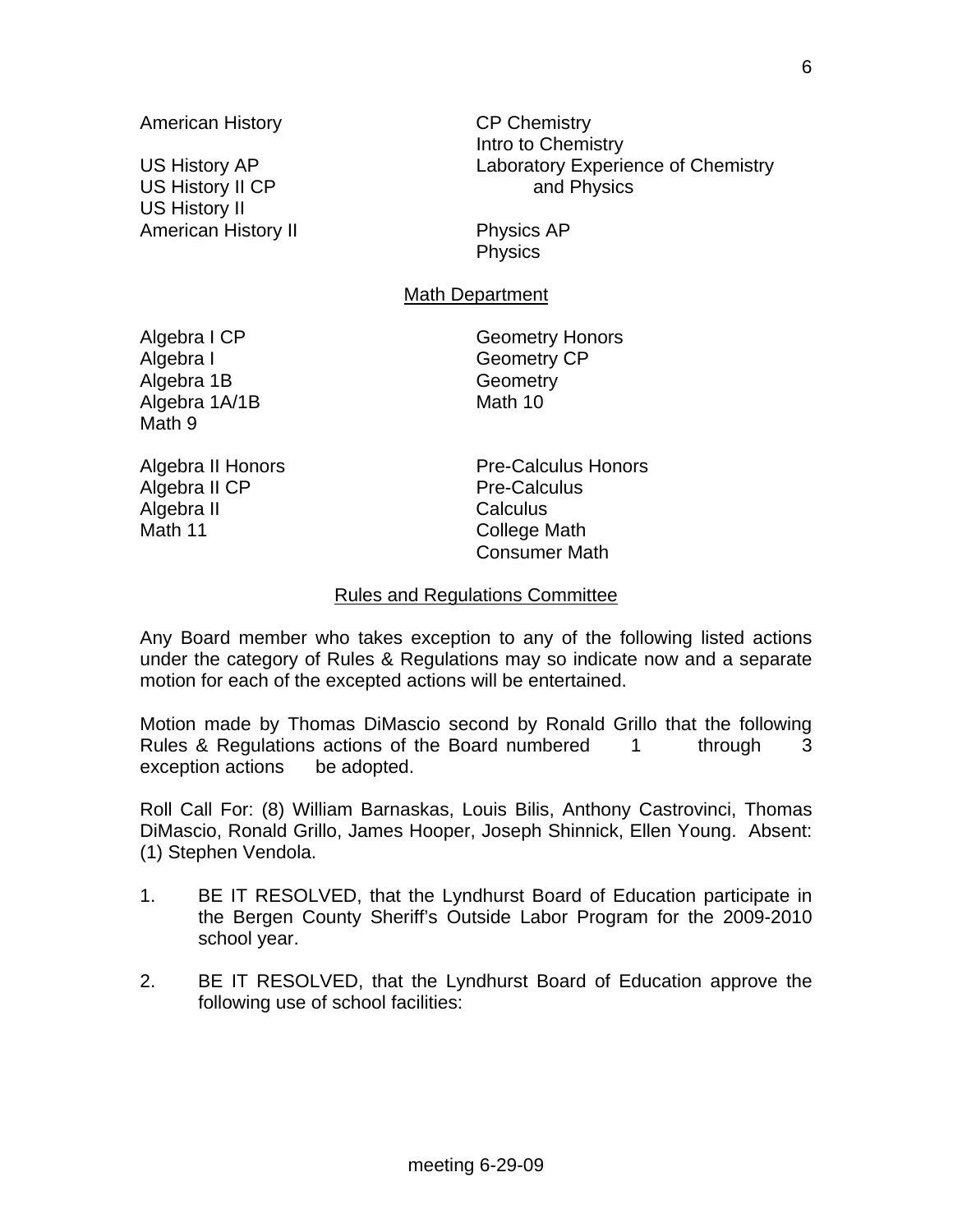| Organization                                    | Place                              | Time, Date, Purpose                                               |
|-------------------------------------------------|------------------------------------|-------------------------------------------------------------------|
| LHS Class of 69 Reunion                         | Lyndhurst HS<br><b>Campus Tour</b> | 7:00 pm-10:00 pm<br>10/23/09<br><b>Campus Tour</b>                |
| Roosevelt School<br>Class of 2010               | Roosevelt<br>Playground            | $9:00$ am-3:00 pm<br>9/19/09<br>Car Wash                          |
| Lyndhurst HS<br><b>Project Graduation 2010</b>  | Lyndhurst HS<br><b>Room 110</b>    | 7:30 pm-9:00 pm<br>6/30/09<br>Meeting                             |
| <b>Lyndhurst Recreation</b><br>(Rain Days Only) | Lyndhurst HS<br>Gym                | 8:00 am-3:00 pm<br>Monday-Friday<br>7/6/09 to 8/14/09<br>Day Camp |
| <b>Lyndhurst Recreation</b><br>(Rain Days Only) | Jefferson Gym                      | 8:00 am-3:00 pm<br>Monday-Friday<br>7/6/09 to 8/14/09<br>Day Camp |

 3. BE IT RESOLVED, that the Lyndhurst Board of Education approve the discard of AB Dick 360 Offset Press. Press is over 50 years old and no longer in working condition.

# Student Activities and Recognition Committee

Any Board member who takes exception to any of the following listed actions under the category of Student Activities & Recognition may so indicate now and a separate motion for each of the excepted actions will be entertained.

Motion made by Joseph Shinnick second by Ronald Grillo that the following Student Activities & Recognition actions of the Board numbered 1 through 4 exception actions be adopted.

Roll Call For: (8) William Barnaskas, Louis Bilis, Anthony Castrovinci, Thomas DiMascio, Ronald Grillo, James Hooper, Joseph Shinnick, Ellen Young. Absent: (1) Stephen Vendola.

1. BE IT RESOLVED, that the Lyndhurst Board of Education approve the following 2009 Summer Captain's Practices.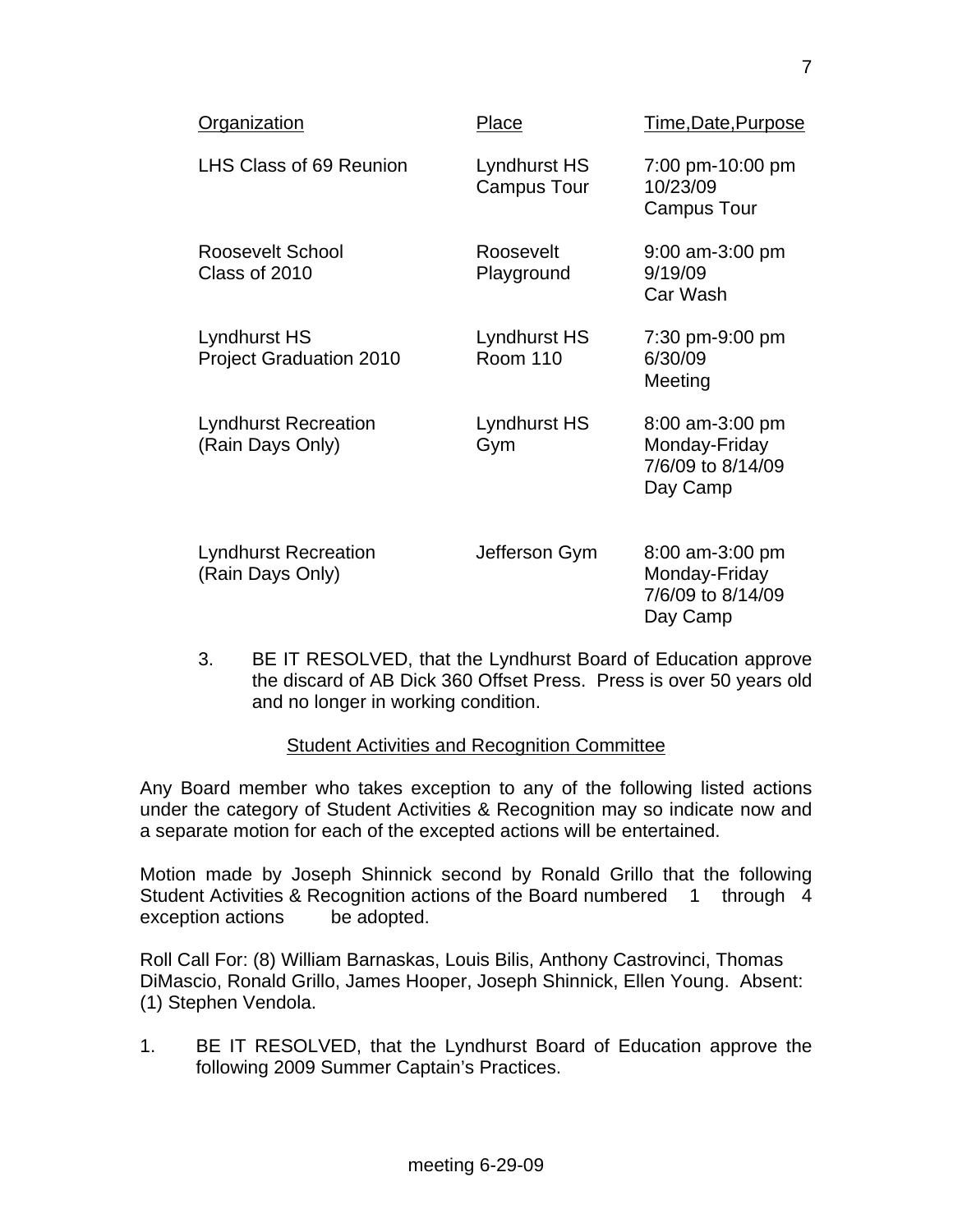**Volleyball** 

 LHS Gym and/or Jefferson School from 5:00 p.m. – 7:00 p.m. Mondays and Wednesdays July 13 – August 11, 2009 Chaperones: Luisella Bono and Michael Rizzo

Boys Soccer

 Matera Field and/or Rec. Field from 5:00 p.m. – 8:00 p.m. Mondays – Thursdays July 28 after Rec. Babe Ruth League is concluded through August 14<sup>th</sup> Chaperones: Joseph Maffei and Robert Kost

Cross Country LHS Track from  $6:00$  p.m.  $-8:00$  p.m. Tuesdays and Thursdays July 14 – August 13, 2009 Chaperone: Mike Picardo

# Football

 LHS Field Mondays – Thursdays 7:00 a.m. – 9:00 a.m. July 7 – August 19, 2009 Chaperones: Scott Rubinetti Perrin Mosca Dan Goodman Rich Tuero John Fiore Eric Magrini Girls Soccer and Cheering Not Using Board of Education property

- 2. BE IT RESOLVED, that the Lyndhurst Board of Education approve the Lyndhurst High School Handbook 2009-10. Copy on file in the high school and superintendent's office.
- 3. BE IT RESOLVED, that the Lyndhurst Board of Education approve the Lyndhurst High School Girls' Volleyball Summer Camp at the high school gym.
- 4. BE IT RESOLVED, that the Lyndhurst Board of Education approve the summer wrestling program.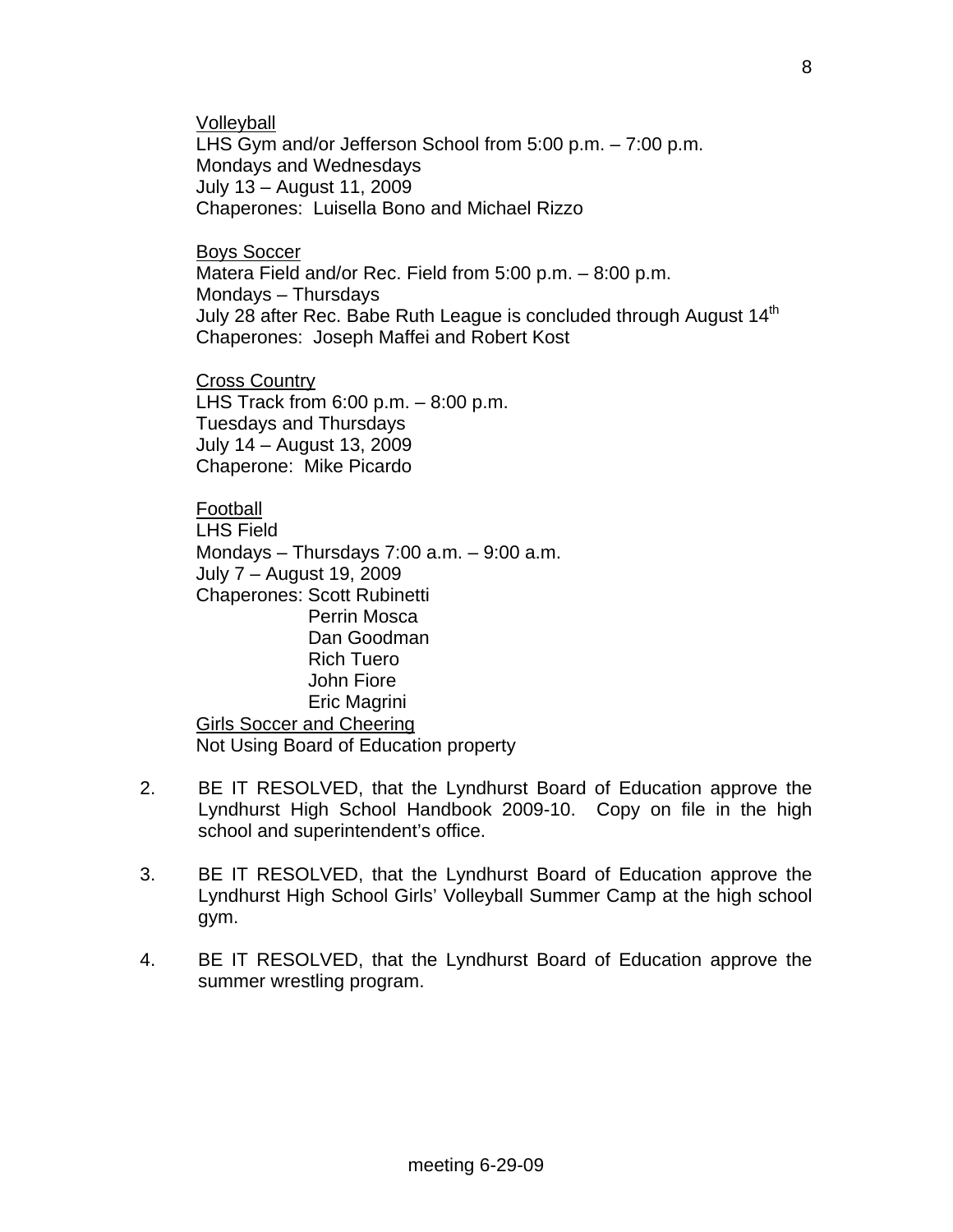# Personnel Committee

Any Board member who takes exception to any of the following listed actions under the category of Personnel may so indicate now and a separate motion for each of the excepted actions will be entertained.

Motion made by Anthony Castrovinci second by Ronald Grillo that the following Personnel actions of the Board numbered 1-19, 21-25 exception actions 20 be adopted.

Roll Call For: (8) William Barnaskas, Louis Bilis, Anthony Castrovinci, Thomas DiMascio, Ronald Grillo, James Hooper, Joseph Shinnick, Ellen Young. Absent: (1) Stephen Vendola

- 1. BE IT RESOLVED, at the recommendation of Joseph Abate, Jr., Superintendent of Schools, School Business Administrator, Board Secretary, that the Lyndhurst Board of Education accept the retirement of Joyce Donovan, Washington School Teacher, effective July 1, 2009, with regret.
- 2. BE IT RESOLVED, at the recommendation of Joseph Abate, Jr., Superintendent of Schools, School Business Administrator, Board Secretary, that the Lyndhurst Board of Education accept the resignation of Mark Richardson, Elementary Music Teacher, effective August 24, 2009, with regret.
- 3. BE IT RESOLVED, at the recommendation of Joseph Abate, Jr., Superintendent of Schools, School Business Administrator, Board Secretary, that the Lyndhurst Board of Education appoint Joshua DeWald, Elementary Music Teacher for the 2009-10 school year, effective September 1, 2009, at a salary of \$44,635.00 (BA step 2), subject to negotiations. Employment will be provisional, subject to authorization approval for emergent hiring pending completion of criminal history background check, and subject to submission of all required application documents. This is a replacement position.
- 4. BE IT RESOLVED, at the recommendation of Joseph Abate, Jr., Superintendent of Schools, School Business Administrator, Board Secretary, that the Lyndhurst Board of Education appoint Gregory Beckley, Elementary Music Teacher for the 2009-10 school year, effective September 1, 2009, at a salary of \$44,635.00 (BA step 1), subject to negotiations. Employment will be provisional, subject to authorization approval for emergent hiring pending completion of criminal history background check, and subject to submission of all required application documents. This is a replacement position.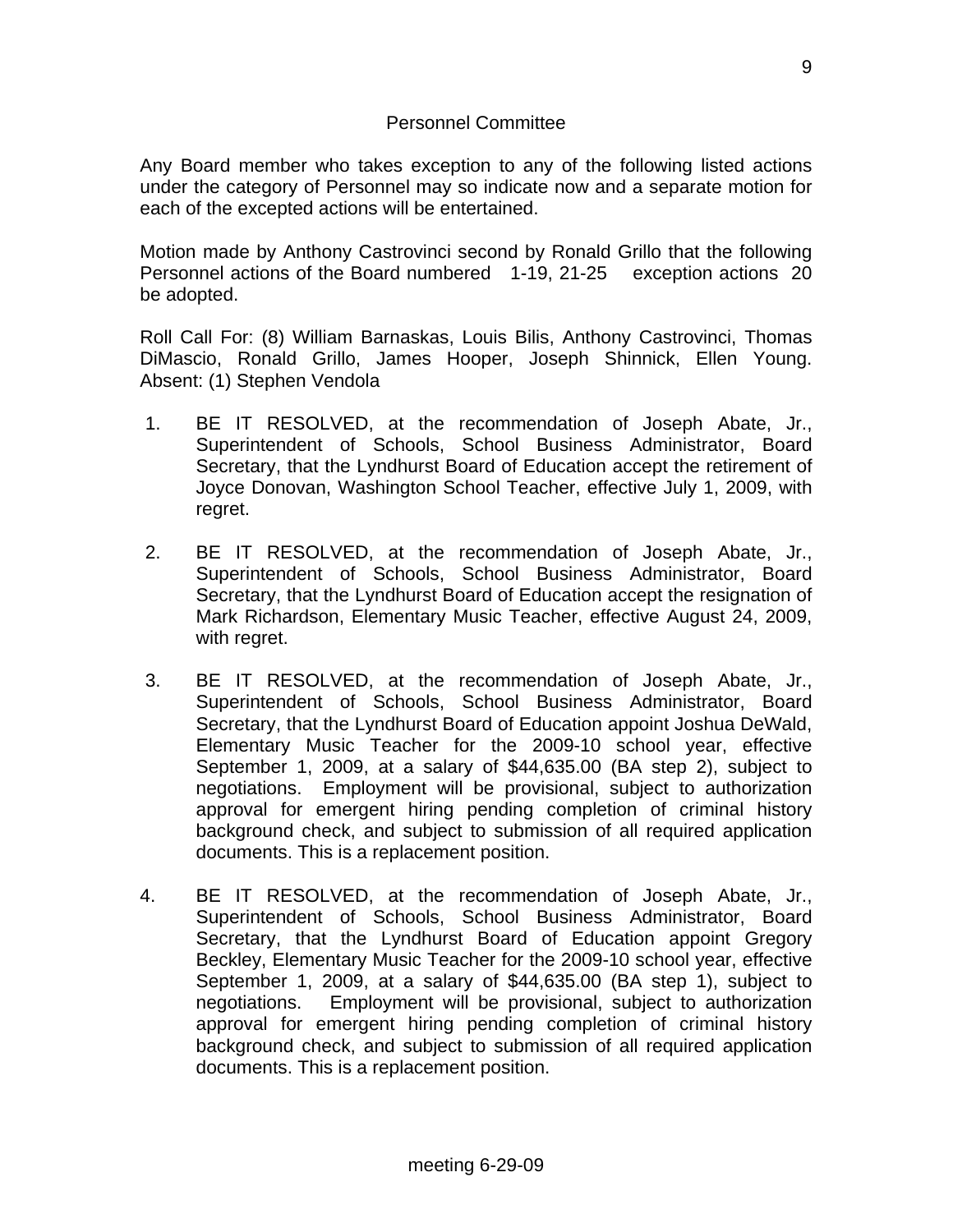- 5. BE IT RESOLVED, at the recommendation of Joseph Abate, Jr., Superintendent of Schools, School Business Administrator, Board Secretary, that the Lyndhurst Board of Education hire Nancy Colacurcio Brillo, as LDT-C (Learning Consultant), for the 2009-10 school year, to do learning evaluations for the Lyndhurst School District, at \$340.00 per case. Ms. Brillo worked last year in this position.
- 6. BE IT RESOLVED, at the recommendation of Joseph Abate, Jr., Superintendent of Schools, School Business Administrator, Board Secretary, that the Lyndhurst Board of Education hire Jeff Perrapato, Technology Consultant for the 2009-10 school year, at a salary of \$64,301.00, effective July 1, 2009.
- 7. BE IT RESOLVED, at the recommendation of Joseph Abate, Jr., Superintendent of Schools, School Business Administrator, Board Secretary, that the Lyndhurst Board of Education appoint Rosita Crespo as Elementary Spanish Teacher for the 2009-10 school year, effective September 1, 2009, at a salary of \$51,835.00 (MA step 2), subject to negotiations. Employment will be provisional, subject to authorization approval for emergent hiring pending completion of criminal history background check, and subject to submission of all required application documents. This is a replacement position.
- 8. BE IT RESOLVED, at the recommendation of Joseph Abate, Jr., Superintendent of Schools, School Business Administrator, Board Secretary, that the Lyndhurst Board of Education appoint Teressa Matvienko as a teacher at Roosevelt School for the 2009-10 school year, effective September 1, 2009, at a salary of \$47, 835.00, (BA+30) subject to negotiations. Employment will be provisional, subject to authorization approval for emergent hiring pending completion of criminal history background check, and subject to submission of all required application documents. This is a replacement position.
- 9. BE IT RESOLVED, at the recommendation of Joseph Abate, Jr., Superintendent of Schools, School Business Administrator, Board Secretary, that the Lyndhurst Board of Education appoint Lisa Piscal as a teacher at Roosevelt School for the 2009-10 school year, effective September 1, 2009, at a salary of \$44,635.00, (BA step 2) subject to negotiations. Employment will be provisional, subject to authorization approval for emergent hiring pending completion of criminal history background check, and subject to submission of all required application documents. This is a replacement position.
- 10. BE IT RESOLVED, at the recommendation of Joseph Abate, Jr., Superintendent of Schools, School Business Administrator, Board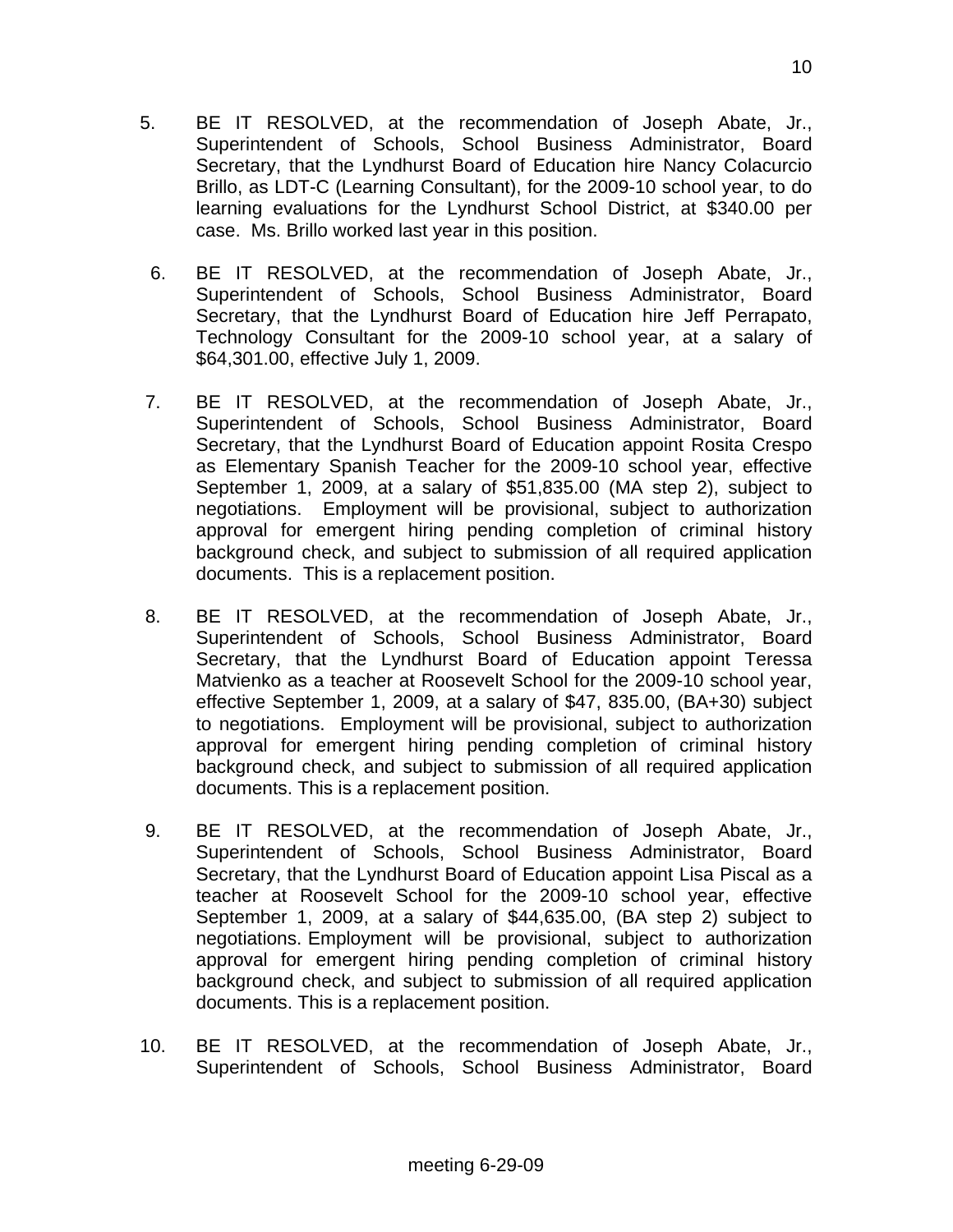Secretary, that the Lyndhurst Board of Educations approve the following transfers:

|               | From:                | To:                   |
|---------------|----------------------|-----------------------|
| Kathy Allen   | LHS (Business)       | Elementary (Business) |
| Debra Pravetz | Elementary (LDT-C)   | LHS (LDT-C)           |
| Gina DiMaggio | Elementary           | <b>LHS</b>            |
| Kim Hykey     | LHS (Resource)       | Elementary            |
| Angela Noble  | Elementary (Spanish) | Elementary            |

11. BE IT RESOLVED, at the recommendation of Joseph Abate, Jr., Superintendent of Schools, School Business Administrator, Board Secretary, that the Lyndhurst Board of Education place the following employee on the proper step of the salary guide, subject to negotiations.

 Veronica Conte From: MA+30@\$63,505 To: MA+45@\$67,505 effective September 1, 2009

- 12. BE IT RESOLVED, at the recommendation of Joseph Abate, Jr., Superintendent of Schools, School Business Administrator, Board Secretary, that the Lyndhurst Board of Education appoint Rosemary Villa, Substitute Calling Clerk for the 2009-10 school year, at a stipend of \$5,686.00, subject to negotiations.
- 13. BE IT RESOLVED, at the recommendation of Joseph Abate, Jr., Superintendent of Schools, School Business Administrator, Board Secretary, that the Lyndhurst Board of Education approve the Summer 2009 Instrumental program. This program will be conducted by Mark Richardson and held at Lincoln School. Lessons will begin on June 23<sup>rd</sup> and will run weekdays until July  $10<sup>th</sup>$ . This program will culminate with a concert on July 10, 2009.
- 14. BE IT RESOLVED, at the recommendation of Joseph Abate, Jr., Superintendent of Schools, School Business Administrator, Board Secretary, that the Lyndhurst Board of Education approve the following stipend position for the 2009-10 school year, subject to negotiations.

Gina DiMaggio Flag Squad Advisor \$2,215.00

 15. BE IT RESOLVED, at the recommendation of Joseph Abate, Jr., Superintendent of Schools, School Business Administrator, Board Secretary, that the Lyndhurst Board of Education approve the following Professional Development Opportunities.

 Maryann Mule' 7/19-24/09, Rutgers Center of Alcohol & Drug Studies HS approx. \$805.00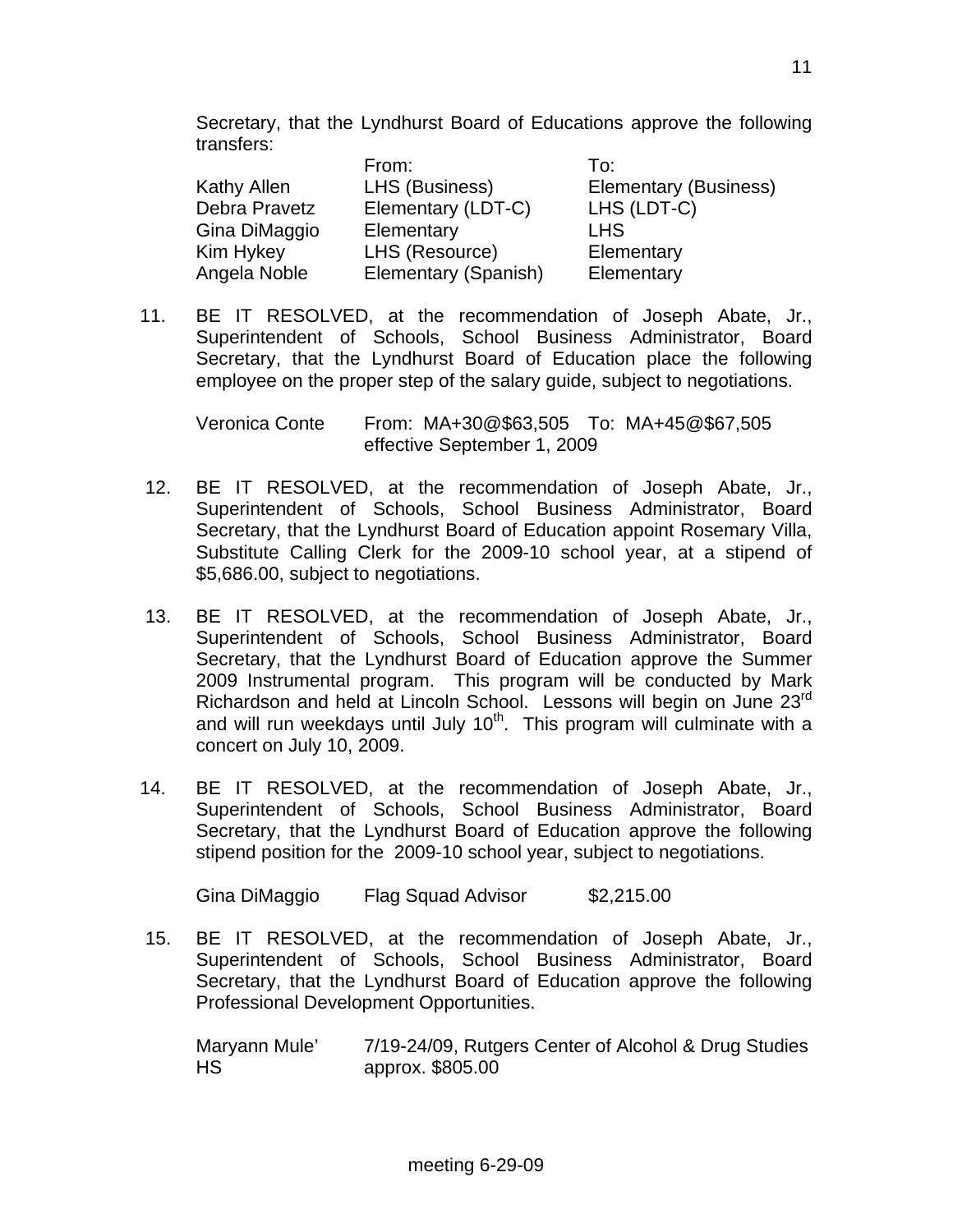16. BE IT RESOLVED, at the recommendation of Joseph Abate, Jr., Superintendent of Schools, School Business Administrator, Board Secretary, that the Lyndhurst Board of Education approve a letter be sent to the following employees who had perfect attendance for the 2008-09 school year.

Joseph Abate, Jr., Superintendent/Bus. Administrator Celeste Linsalato, Payroll, Board Office Patricia Norcia, Executive Secretary, Board Office Jeff Perrapato, District Technology Coordinator Nicole Cortese, Phys. Ed., Columbus School Kathy Stopherd, Principal, Franklin School Kathy Picciano, Resource Room, Franklin School Peggy Romano, Principal, Jefferson School Jennie Macker, Jefferson School Melissa Mule', LD, Jefferson School Peter Strumolo, Principal, Roosevelt School Gladys Mulligan, Secretary, Roosevelt School Shirley Henderson, Secretary, Washington School Jennifer Alvarez, Washington School Joseph Sabato, Principal, High School Frank Venezia, Vice-Principal, High School Lisa Klein, Supervisor Marlene Krupp, Supervisor Bernie Consalvo, Director of Maintenance John Dunaj, Maintenance

17. BE IT RESOLVED, at the recommendation of Joseph Abate, Jr., Superintendent of Schools, School Business Administrator, Board Secretary, that the Lyndhurst Board of Education grant the following custodians and maintenance workers tenure.

| <b>Charles Mergel</b> | eff. November 20, 2009 |
|-----------------------|------------------------|
| Michael Koc           | eff. November 20, 2009 |
| Saheed Mohammed       | eff. November 20, 2009 |
| <b>Steve Cortese</b>  | eff. November 20, 2009 |
| Paul Siegle           | eff. November 20, 2009 |
| <b>Robert Leppard</b> | eff. November 20, 2009 |
| <b>Charles Dimler</b> | eff. November 20, 2009 |

18. BE IT RESOLVED, at the recommendation of Joseph Abate, Jr., Superintendent of Schools, School Business Administrator, Board Secretary, that the Lyndhurst Board of Education approve the following 2009 summer student volunteers.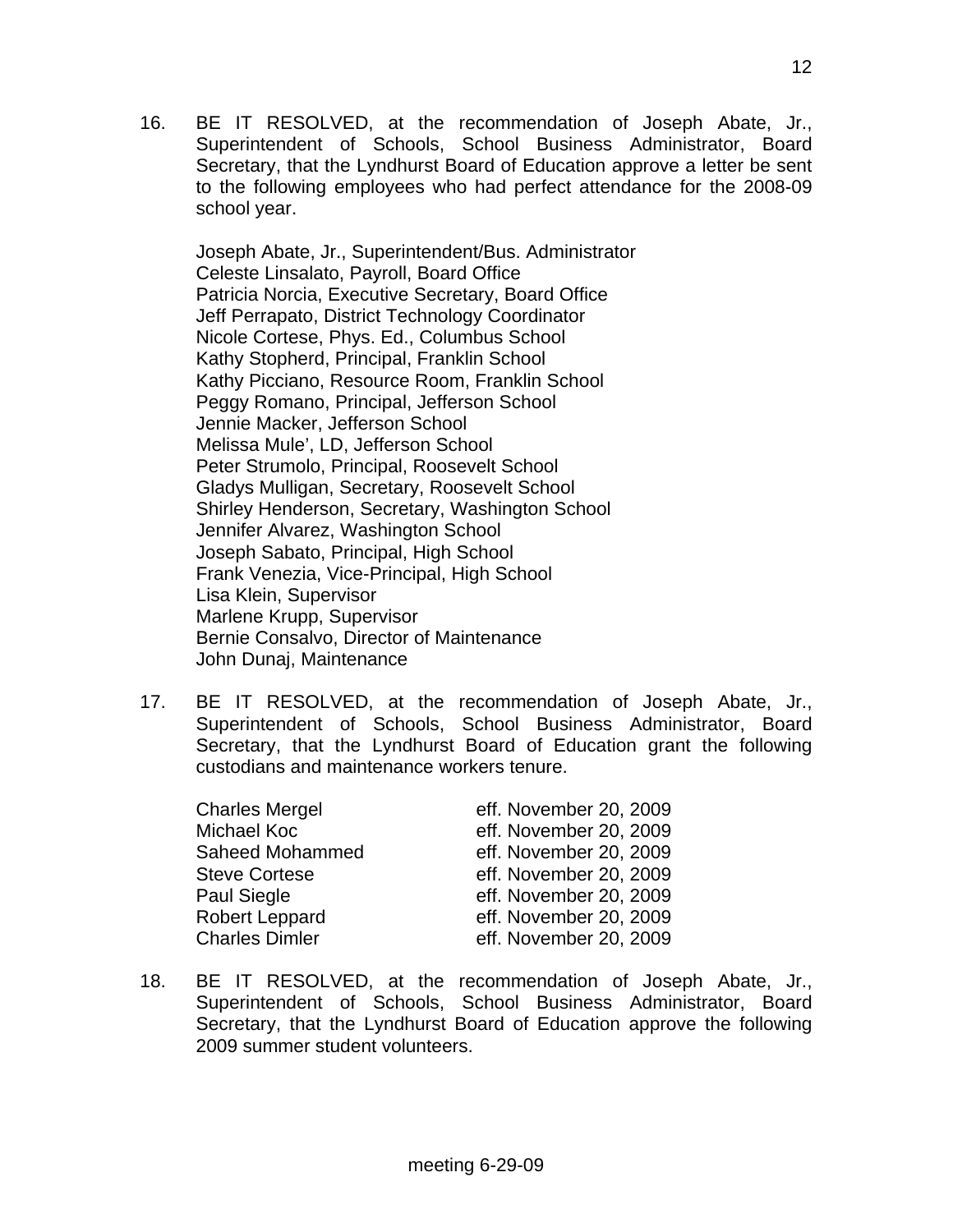19. Nicole Baratta and Christine Giger19. BE IT RESOLVED, at the recommendation of Joseph Abate, Jr., Superintendent of Schools, School Business Administrator, Board Secretary, that the Lyndhurst Board of Education approve the following non-paid assistant coaches for the 2009- 10 school year.

| <b>James Walker</b>    | Football           |
|------------------------|--------------------|
| <b>Tom Gallo</b>       | Football           |
| Bobby Jankowski        | Football           |
| <b>Ronnie Guirland</b> | Football           |
| <b>Andrew Mamarato</b> | Football           |
| <b>Mike Failace</b>    | Football           |
| <b>Mehmet Guviner</b>  | <b>Boys Soccer</b> |
| J.J. Ferrie            | <b>Boys Soccer</b> |
| <b>Billy Kapp</b>      | <b>Boys Soccer</b> |

- - - - - SEPARATE VOTE - - - - - - - - - - - - - - - - - - - - - - - - - - - - - - - - - - - - - - - - Motion by William Barnaskas second by Ronald Grillo

20. BE IT RESOLVED, at the recommendation of Joseph Abate, Jr., Superintendent of Schools, School Business Administrator, Board Secretary, that the Lyndhurst Board of Education approve the following lunch aides and breakfast program aides for the 2009-10 school year. Employment will be provisional, subject to authorization approval for emergent hiring pending completion of criminal history background check, and subject to submission of all required application documents.

Columbus School **Breakfast Program** Maria Lee, Captain **Barbara Moraski**  Barbara Moraski Cathy Gomez Olga Petryszyn Lorraine Pacifico Maria Panella Maria Giancola

Franklin School Sue Consalvo, Captain Judy Cardella Josephine Coiro Delores Petrillo Angelina Coiro Mary Steakin Kim Dunaj Ruby Colmont Fran Nobile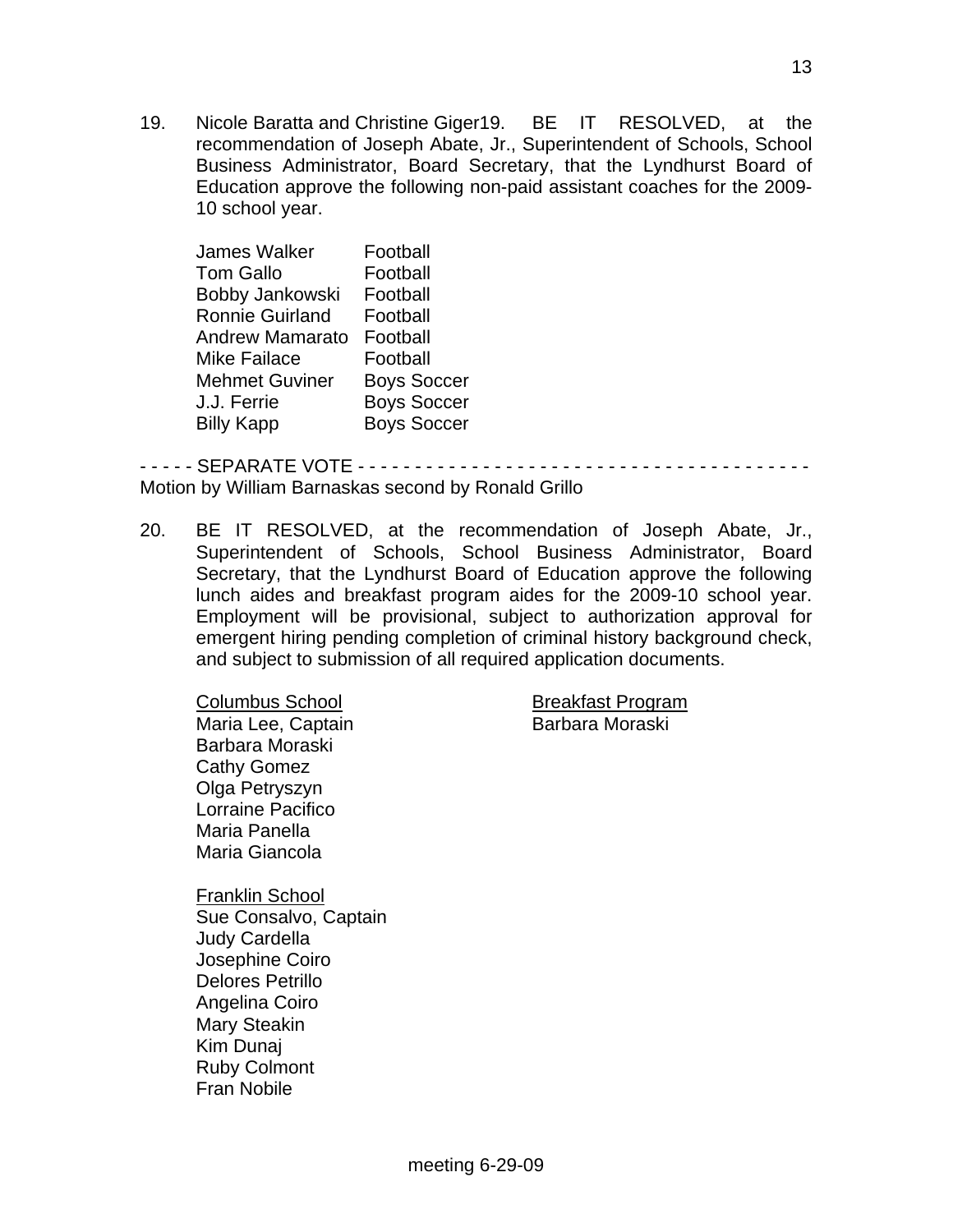#### Lorraine Holly

Jefferson School Mary Ann Gianetti, Captain Lisa Zdamek Johna Garlepp Paula Pica Helen Miragliotta Janice Nunziato Amanda Tellefsen Diana Robe Barbara Romanski Debbie Calandrillo, sub

Debbie Latino, Captain Gina Pollicino Marilyn Famularo **Aggie DeLuca**, sub Pauline Martone Josephine Silletti Aggie DeLuca Emma Calvi Carol Trezza Gina Pollicino Mary Wood Annette DiMascio LuAnn McLaughlin Joan O'Niell

#### Roosevelt School

 Flor Rogers, Captain Cathy Jewell Gloria Santiago Christine Remo Cheryl Lourenzo Lorraine Palazzolo Josephine Chieco Mercedes Morejon Fortunata Giunta Maria Martinez Bernice Frega Gladys Mulligan, sub

#### **Washington School**  Teresa Suarez, Captain Antoinette Cusmai Angela Amorebieta

# Lincoln School **Breakfast Program**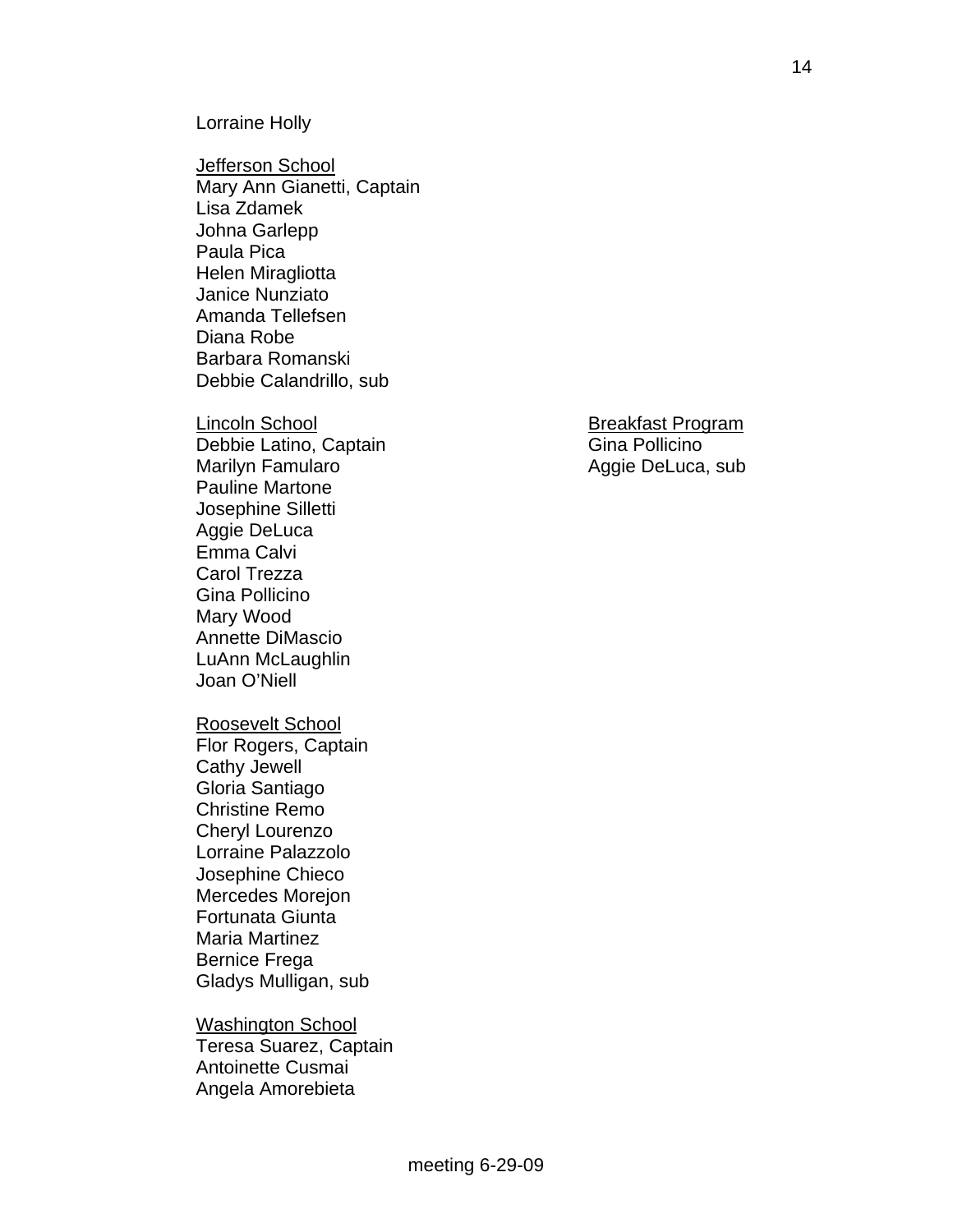Roseanne Vargas Alice Schemm Lorraine Petrocelli Marilyn Loughran Barbara Cilento Diane Ferrulli Alyssa Suarez, sub Patti Woods, sub Maria Rodriguez, sub

High School Theresa Buglione Carmen Rivera

Roll Call For: (7) William Barnaskas, Louis Bilis, Anthony Castrovinci, Ronald Grillo, James Hooper, Joseph Shinnick, Ellen Young. Abstain: (1) Thomas DiMascio. Absent: (1) Stephen Vendola

- - - - - SEPARATE VOTE - - - - - - - - - - - - - - - - - - - - - - - - - - - - - - - - - - - - - - -

21. BE IT RESOLVED, at the recommendation of Joseph Abate, Jr., Superintendent of Schools, School Business Administrator, Board Secretary, that the Lyndhurst Board of Education appoint the following part-time custodians for the 2009-10 school year. Employment will be provisional, subject to authorization approval for emergent hiring pending completion of criminal history background check, and subject to submission of all required application documents.

 Mike Flanagan Frank Gabriel Jim Jenkins Chris Orefice JohnDunaj,Sr. Harry Parker Brian Kearns Sean Carroll Gregory Gill Chris Tano

22. BE IT RESOLVED, at the recommendation of Joseph Abate, Jr., Superintendent of Schools, School Business Administrator, Board Secretary, that the Lyndhurst Board of Education appoint the following substitute custodians for the 2009-10 school year. Employment will be provisional, subject to authorization approval for emergent hiring pending completion of criminal history background check, and subject to submission of all required application documents.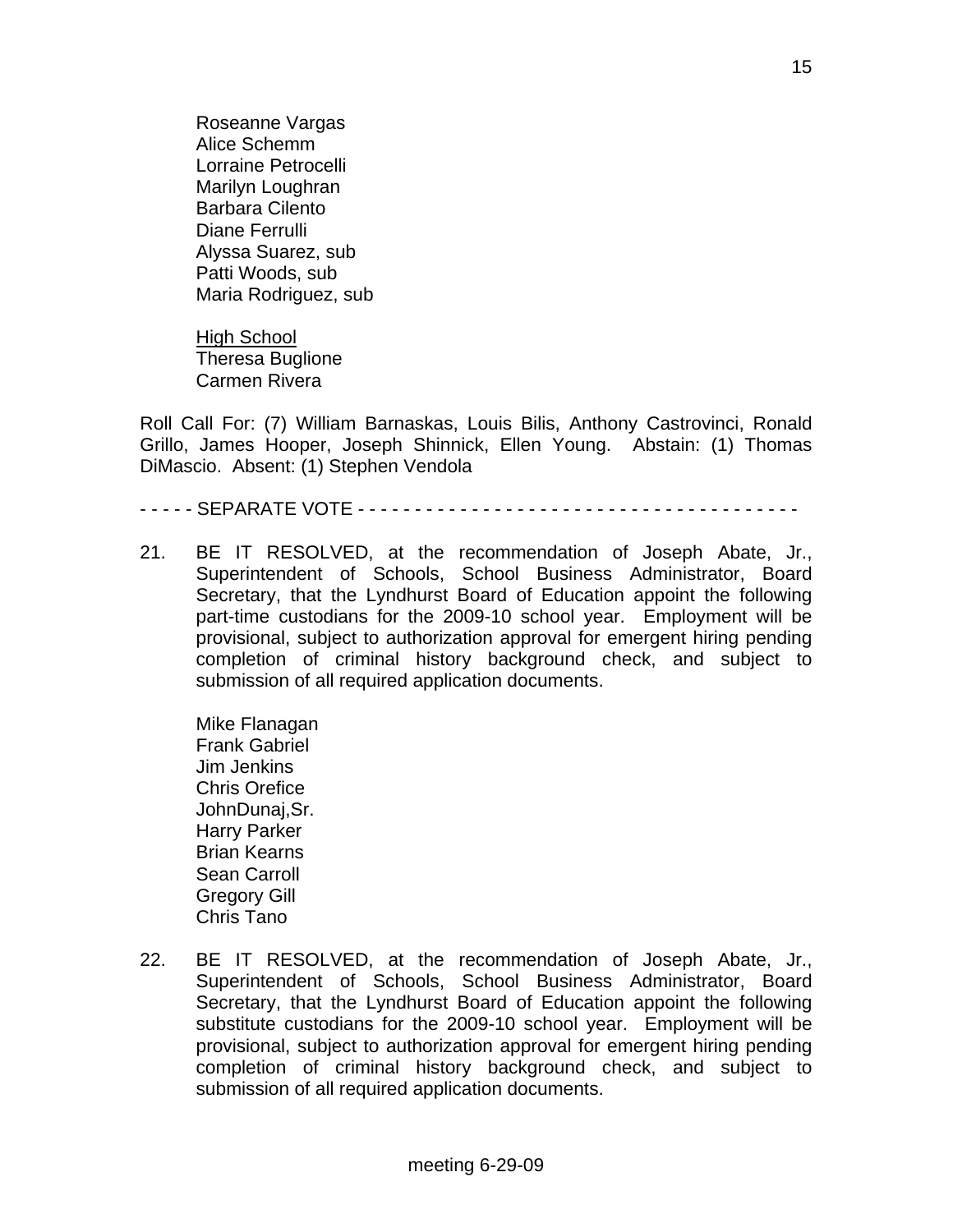Ralph Andreu **Charles Ranne**  James Bradley Claudia Hernandez Jonathan Corino **Michael Speciale** Brendan Fahey Shameer Ally Joseph Gardi Gregory Latino Dominick Schiano Patrick Mobilio Shane Chirichello

23. BE IT RESOLVED, at the recommendation of Joseph Abate, Jr., Superintendent of Schools, School Business Administrator, Board Secretary, that the Lyndhurst Board of Education appoint the following sub bus drivers for the 2009-10 school year. Employment will be provisional, subject to authorization approval for emergent hiring pending completion of criminal history background check, and subject to submission of all required application documents.

 William Caffrey John Dunaj Michael Flanagan James Giunta Richard Gress Herb Hill Kurt Kiefer Nick Latti Lydia Perez Anthony Ricigliano Eddie Rivera Richard Wagstaff

24. BE IT RESOLVED, at the recommendation of Joseph Abate, Jr., Superintendent of Schools, School Business Administrator, Board Secretary, that the Lyndhurst Board of Education grant permission to the following college student to do his Field Observation in the Lyndhurst Public Schools in order to fulfill his course requirement.

| Michael White           | Field Observation, 60 hours |
|-------------------------|-----------------------------|
| <b>Caldwell College</b> | Sept. 14 – Dec. 11, 2009    |
|                         | Franklin School, grade 3    |

25. BE IT RESOLVED, at the recommendation of Joseph Abate, Jr., Superintendent of Schools, School Business Administrator, Board Secretary, that the Lyndhurst Board of Education approve the attached list of substitute teachers for the 2009-10 school year. Employment will be provisional, subject to authorization approval for emergent hiring pending completion of criminal history background check, and subject to submission of all required application documents.